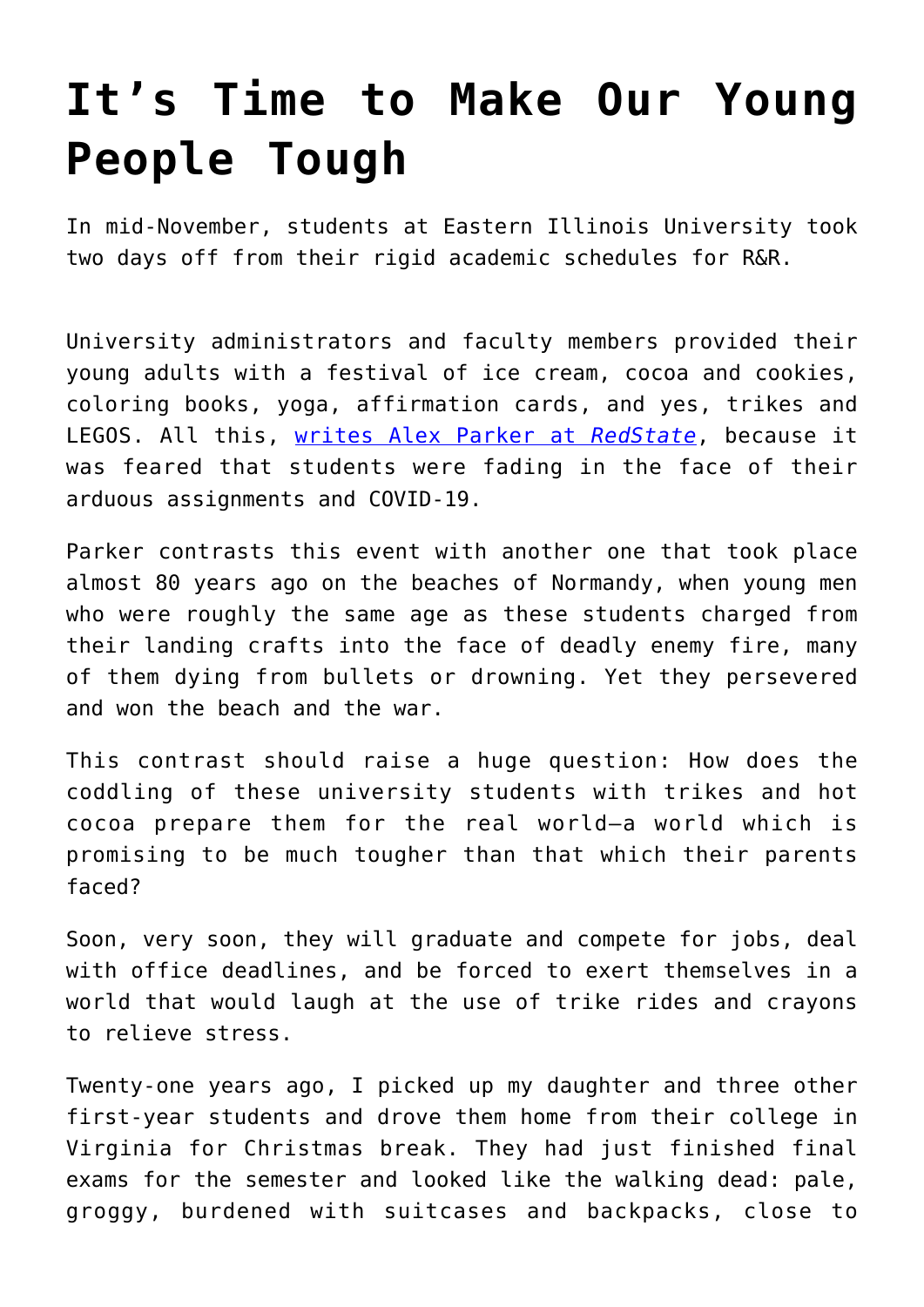collapse. On the six-hour drive south, they spent part of the time discussing an exam question asking whether a dog has a soul—who could forget such a conversation? For most of the ride, however, they slept, exhausted by their ordeal.

And that's the way it's supposed to be.

Young adults need to be pushed to their limits and to handle stress, not be treated like children coming off a bad day in fourth grade.

Instead of creating a carnival of "Big Pink Volleyball" and "Spa-On-The-Go Kits," I would suggest that university officials bolster these wilting souls by having them read Jocko Willink's *[Way of the Warrior Kid](https://www.amazon.com/gp/product/1250158613/ref=as_li_qf_asin_il_tl?ie=UTF8&tag=intelltakeo0d-20&creative=9325&linkCode=as2&creativeASIN=1250158613&linkId=efc90255723f9c6174db236dde3ddbe9)* book series.

A renowned podcaster, author, speaker, and ex-SEAL, Willink has written three books aimed at late elementary to middle school kids, which means college students should have little difficulty reading them. In each of these novels, we meet Marc, a boy struggling with the usual adolescent problems—schoolwork, bullying, responsibility—and his Uncle Jake, a former SEAL who pushes Marc to excel mentally, physically, and morally. He introduces his nephew to judo classes, takes him on morning runs, and has him doing pullups until he's exhausted, all the while offering him advice on living with honor and following the right path.

Marc takes Uncle Jake's advice to heart and shapes it into a Warrior Kid code, which includes such precepts as these:

The Warrior Kid trains hard, exercises, and eats right to be strong and fast and healthy.

The Warrior Kid treats people with respect, doesn't judge them, and helps out other people whenever possible.

The Warrior Kid stays humble, controls his ego, and stays